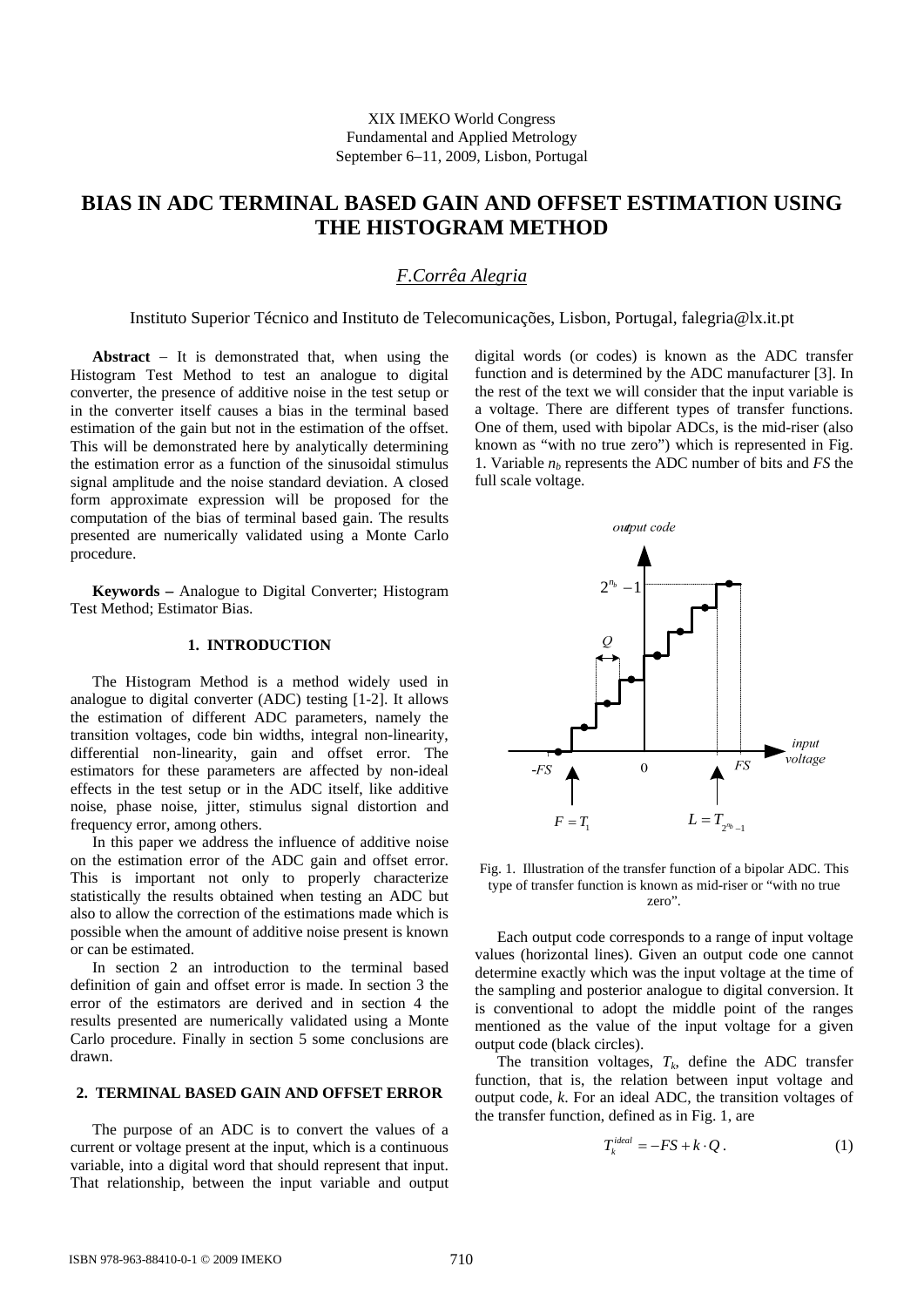They are equally spaced by an amount *Q* given, from the definition of the transfer function, by

$$
Q = \frac{2 \cdot FS}{2^{n_b}}.
$$
 (2)

In an actual ADC, the real transition voltages will be different from the ideal ones. To express those differences several parameters are used. Two of those are the ADC gain and offset error. They can be defined in different ways. Two of the most used are the *Terminal Based Definition* and the *Independently Based Definition* [1]. In this paper we will focus our attention on the first one. According to the *Terminal Based Definition*, the offset error plus the product of the gain by the first and last *real* transition voltages, results in the first and last *ideal* transition voltages respectively. Hence the designation "Terminal Based" refers to the fact that the definition is based on the extremes of the transfer function, that is, on the value of the first (lowest) and last (highest) transition voltages. So that the gain (*G*) and offset error (*O*) satisfy the definition if they are computed with the following expressions [4]:

$$
G = \frac{L_{ideal} - F_{ideal}}{L - F} \quad \text{and} \quad O = F_{ideal} - G \cdot F \ . \tag{3}
$$

To simplify the notation, we introduced the variables  $F = T_1$  and  $L = T_{2^{n_{b}}-1}$ .

When testing an ADC with the Standard Histogram Test we obtain an estimate of the transition voltages (not the real transition voltages). From those estimates we can compute the estimated ADC gain and offset error using

$$
\hat{G} = \frac{L_{ideal} - F_{ideal}}{\hat{L} - \hat{F}} \quad \text{and} \quad \hat{O} = F_{ideal} - \hat{G} \cdot \hat{F} \tag{4}
$$

The "hat" symbol over the variables means that they are an estimative and not the actual values for the ADC under test.

#### **3. DERIVATION OF THE ESTIMATION BIAS**

The presence of additive noise, which is a stochastic perturbation of the voltage sampled by the ADC, causes all the quantities estimated with the Histogram Method to be also stochastic variables. This is so for the estimated ADC gain and offset error given by (4) since they are determined from the estimated values of the first (*F*) and last (*L*) transition voltages.

The expected value of the estimates given by (4) can be computed from the statistical properties of  $\hat{F}$  and  $\hat{L}$ . This can be done using

$$
E{g} = g + \frac{1}{2} \left( \frac{\partial^2 g}{\partial x^2} \sigma_x^2 + \frac{\partial^2 g}{\partial x \partial y} r \sigma_x \sigma_y + \frac{\partial^2 g}{\partial y^2} \sigma_y^2 \right), \quad (5)
$$

where *g* is a function of two random variables *x* and *y* with correlation coefficient  $r$  [5, p. 156]. The function and its derivatives are evaluated at  $x = E\{x\}$  and  $y = E\{y\}$ . In this paper, however only the first term in (5) is going to be used. This leads to a poorer approximation, however, since the analytical expressions for expected values of *x* and *y* ( $\hat{F}$  and  $\hat{L}$  in the context of this paper) that are going to be used are themselves coarse approximation for their exact value, it would be unnecessary to consider the second term in (5). This choice will be numerically validated latter using Monte Carlo simulations.

The expected value of the function will thus be considered equal to the function of the expected value. Using (4) leads to

$$
E\left\{\widehat{G}\right\} = \frac{L_{ideal} - F_{ideal}}{E\left\{\widehat{L}\right\} - E\left\{\widehat{F}\right\}}, E\left\{\widehat{O}\right\} = F_{ideal} - E\left\{\widehat{G}\right\} \cdot E\left\{\widehat{F}\right\}. (6)
$$

In [6], the amount of overdrive to use in order to minimize the error in the estimation of the transition voltages due to additive noise was studied. There, an expression for the computation of the expected value of the transition voltages estimated with the Histogram Method has been derived,

$$
E\left\{\widehat{U_k}\right\} \approx -\cos\left\{\int_0^{\pi} \left[\frac{1}{2} + \frac{1}{2} \operatorname{erf}\left(\frac{U_k + \cos(\varphi)}{\sqrt{2}\sigma_n}\right)\right] d\varphi\right\},\quad(7)
$$

where  $U_k$  and  $\sigma_n$  are the normalized values of transition voltage and additive noise standard deviation. They are obtained from the real values by subtracting the stimulus signal offset  $C$  (just in the case of the transition voltages) and dividing by its amplitude, *A*:

$$
U_K = \frac{T_k - C}{A} \quad \text{and} \quad \sigma_n = \frac{\sigma_m}{A}, \tag{8}
$$

where  $\sigma_{nv}$  is the additive noise standard deviation in volt.

Note that the expected value of the estimated transition voltage,  $\widehat{U}_k$ , given by (7) depends on the actual transition voltage  $U_k$ . It is, however, safe to use the ideal value of the transition voltage in place of the actual value which is unknown, since typically they are similar.

In order to simplify the presentation, it is assumed we are dealing with an ADC that has a mid-riser transfer function like the one depicted in Fig. 1. In this type of transfer function the transition voltages are symmetric which eases the analytical derivations. One has, thus,

$$
L_{ideal} = -F_{ideal} = FS - Q \,, \tag{9}
$$

where (1) and (2) were used. Using this it is possible to write (6) as

$$
E\left\{\widehat{G}\right\} = \frac{2(FS - Q)}{E\left\{\widehat{L}\right\} - E\left\{\widehat{F}\right\}}
$$
\n
$$
E\left\{\widehat{O}\right\} = -FS + Q - E\left\{\widehat{G}\right\} \cdot E\left\{\widehat{F}\right\}
$$
\n(10)

Also, expression (7) is odd in relation to  $U_k$ . Leading to

$$
E\left\{\widehat{L}\right\} = -E\left\{\widehat{F}\right\}.
$$
 (11)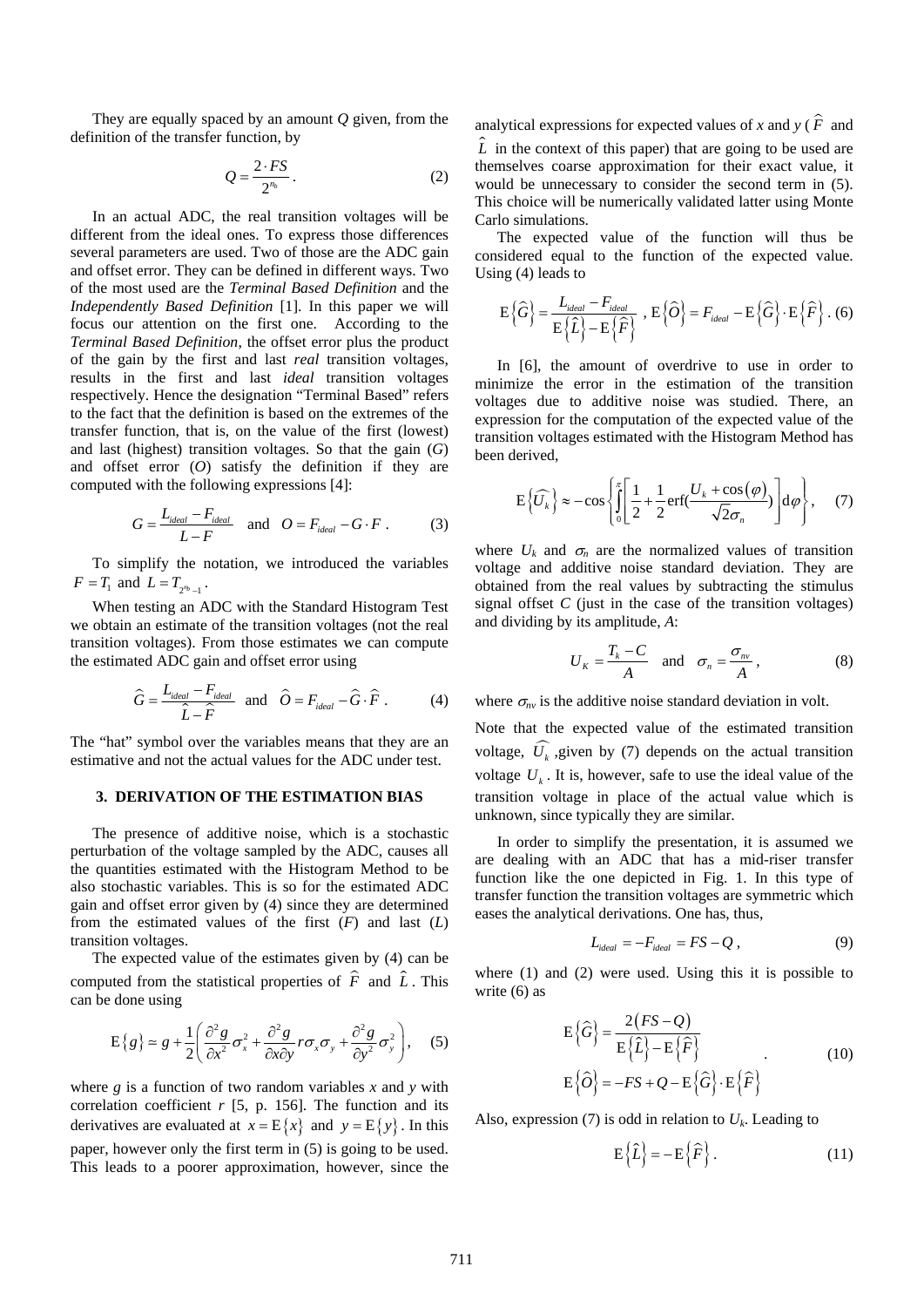Using  $(11)$  it is possible to write  $(10)$  as,

$$
E\left\{\widehat{G}\right\} = \frac{FS - Q}{E\left\{\widehat{L}\right\}}
$$
 and  $E\left\{\widehat{O}\right\} = 0$ . (12)

This shows immediately that the offset error estimator is unbiased since its expected value is equal to its ideal value, which is zero.

Inserting (7) into (12) and using the ideal value for the last transition voltage in place of the actual value in (7), leads to

$$
E\left\{\widehat{G}\right\} \approx \frac{FS - Q}{-\cos\left\{\int_{0}^{\pi} \left[\frac{1}{2} + \frac{1}{2}\text{erf}\left(\frac{FS - Q}{A} + \cos\left(\varphi\right)\right)}{\sqrt{2}\sigma_n}\right] d\varphi\right\}}
$$
(13)

 In [6] a careful analysis of the dependence of (7) on the values of the transition voltage and the additive noise standard deviation was carried out. It was possible to determine the maximum value of the estimation error of the transition voltages for a given additive noise standard deviation. The expression obtained was

$$
e_{\hat{U}^{\max}} \approx \frac{\sigma_n}{5} \quad \text{for} \quad \sigma_n < 0.1,\tag{14}
$$

where

$$
e_{\hat{U}} \triangleq \mu_{\hat{U}} - U \tag{15}
$$

This is valid for values of normalized noise standard deviation lower than 0.1 which is equivalent to having a noise standard deviation lower than 10 % the stimulus signal amplitude, a situation generally encountered in practice. Using this, an approximate expression for the upper bound of the expected value of the normalized transition voltage is

$$
E\left\{\widehat{U}\right\} < U + \frac{\sigma_n}{5} \quad \text{for} \quad \sigma_n < 0.1 \,. \tag{16}
$$

Using (16) in (12) leads to

$$
E\left\{\widehat{G}\right\} < \frac{FS - Q}{FS - Q + \frac{\sigma_m}{5}}\tag{17}
$$

Considering that the ideal code bin width (*Q*) is much smaller than the ADC full scale (*FS*), it is possible to write (17) as

$$
E\left\{\widehat{G}\right\} < \frac{5}{5 + \frac{\sigma_m}{FS}}.\tag{18}
$$

The relative error of the estimator, defined by

$$
\varepsilon_{\widehat{G}} \triangleq \left| \frac{\mathbb{E}\left\{\widehat{G}\right\} - G_{ideal}}{G_{ideal}} \right| = \left| \mathbb{E}\left\{\widehat{G}\right\} - 1 \right|, \tag{19}
$$

is thus

$$
\varepsilon_{\hat{G}} < \frac{1}{5} \frac{\sigma_{\scriptscriptstyle{nv}}}{FS}.\tag{20}
$$

This expression allows the determination of an upper bound on the relative error in the estimation of the ADC gain using the Histogram Method. It can be seen that this upper bound is proportional to the standard deviation of the additive noise  $(\sigma_{nv})$  relative to the ADC full scale (*FS*).

#### **4. NUMERICAL VALIDATION**

In order to validate the derivations presented here and the approximations made, namely the substitution of the expected value of a function by the function of the expected value of it argument in (6), the use of expression (7), derived in [6] and which is in itself an approximate expression and the upper bound on the estimation error of the transition voltages made in (14), a Monte Carlo procedure was used. It consists in repeatedly simulating a sinusoidal stimulus signal corrupted by additive noise and using the Histogram Test to estimate the terminal based gain and offset of a simulated ADC.

In Fig. 2 the expected value of the estimated ADC gain is depicted as a function of the normalized additive noise standard deviation (black circles). The vertical bars represent the confidence interval for a 99.9 % confidence level obtained with 1000 repetitions of the Histogram Test. It can be seen that the results conform to expression (13) which was derived here and which can be used to analytically determine the estimation error. The dashed line is the representation of expression (16) which gives a bound for the estimation error and which is much easier to use than (13).



Fig. 2. Expected value of the estimated ADC gain as a function of the normalized additive noise standard deviation for a stimulus signal amplitude of 1.2 V. The circles represent the values obtained numerically. The vertical bars represent the confidence intervals for a 99.9% confidence level. The solid line is the representation of expression (13) and the dashed line is the representation of (18).

In Fig. 3 the same information is depicted but now using 5% overdrive. Again the numerical results obtained are in conformance with the analytical expressions presented here.